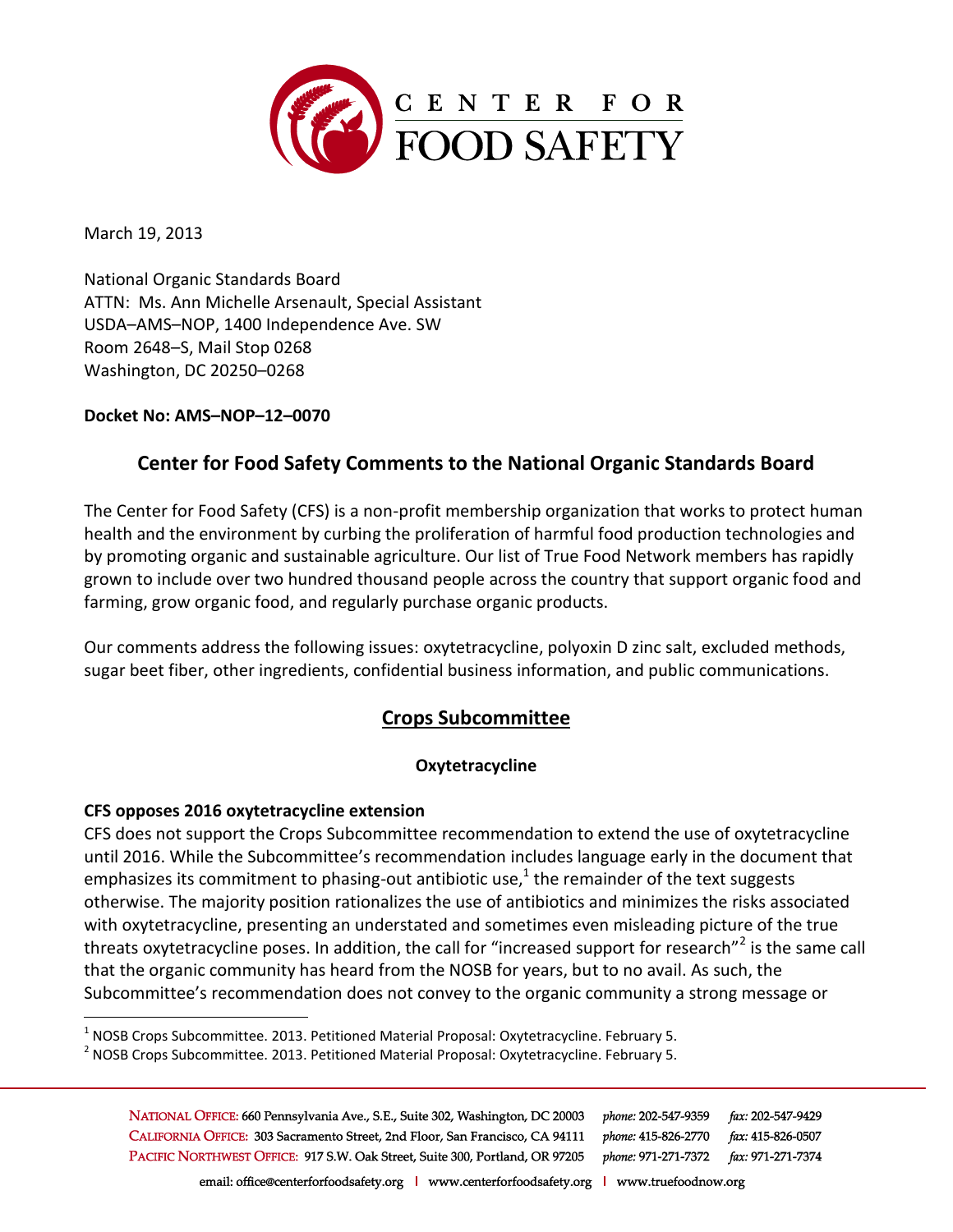commitment by the NOSB to remove antibiotics from organic production. We urge the NOSB to provide language to accompany its final decision on the petition that clearly states the principle that antibiotics do not belong in organic production systems.

CFS supports the minority position to maintain the existing oxytetracycline expiration date of October 2014 and to reject the petition to extend its use until 2016. As the minority position clearly demonstrates, the use of antibiotics for fire blight control in apple and pear production fails the three applicable NOSB material review criteria mandated by the Organic Foods Production Act (OFPA): (i) environmental and health impacts, (ii) compatibility with organic principles, and (iii) essentiality of the material. This clear and objective assessment of the unacceptability of oxytetracycline in organic provides the necessary and sufficient basis for the eliminating oxytetracycline at the earliest opportunity—the current 2014 expiration date. The NOSB has provided ample warning that oxytetracycline would not be available for organic growers indefinitely, as the original listing in 1995 and all subsequent reviews have clearly indicated. We believe that the intervening 18 years has been enough time for skilled growers to identify the workable cultural practices and substitute materials needed to put the organic apple and pear growing industry on the proper course of organic production.

## **Antibiotic resistance poses human health risks**

The main problem posed by the use of antibiotics in organic apple and pear production is the development and spread of genes for antibiotic resistance. Organic production should not be contributing in any way to the serious threat of losing an important drug to fight human bacterial infections, due to bacterial resistance to the drug. While the majority position heavily focuses its discussion on antibiotic residues that may be left on fruit, an important consumer consideration, we believe that line of argument obfuscates the more critical issue—the mechanisms that create resistance in the orchard environment in the first place.<sup>3</sup> The Subcommittee wrongly minimizes this risk in the face of scientific and medical views to the contrary.<sup>4</sup>

### *Development of antibiotic resistance*

 $\overline{a}$ 

Antibiotic use inevitably leads to the development of resistance by bacteria, regardless of the intensity or frequency of its use. When bacteria are exposed to antibiotics, susceptible bacteria die and those with resistance survive and increase the incidence of conjugation with other bacteria, effectively enhancing the spread of antibiotic resistance.<sup>5</sup> With respect to the *Erwinia amylovora* bacteria found in organic apple and pear orchards, resistance will eventually emerge to create the conditions that will render antibiotics ineffective for preventing fire blight. Regardless of the decision to extend the expiration date, organic apple and pear growers will lose oxytetracycline as a tool to control fire blight. It is just a matter of time. Surely, this is no surprise to growers who have already confronted resistance to streptomycin, a tool which has lost its effectiveness against fire blight in many regions.

 $^3$  NOSB Crops Subcommittee. 2013. Petitioned Material Proposal: Oxytetracycline, Majority Position. February 5.

<sup>&</sup>lt;sup>4</sup> American Academy of Microbiology. 2009. Antibiotic Resistance: An Ecological Perspective on an Old Problem.; Silbergeld, E., J. Graham, and L. Price. 2008. Industrial Food Animal Production, Antimicrobial Resistance, and Human Health. *Annu. Rev. Public Health*, 29: 151-169.

<sup>&</sup>lt;sup>5</sup> NOSB Crops Subcommittee. 2013. Petitioned Material Proposal: Oxytetracycline, Minority Position. February 5.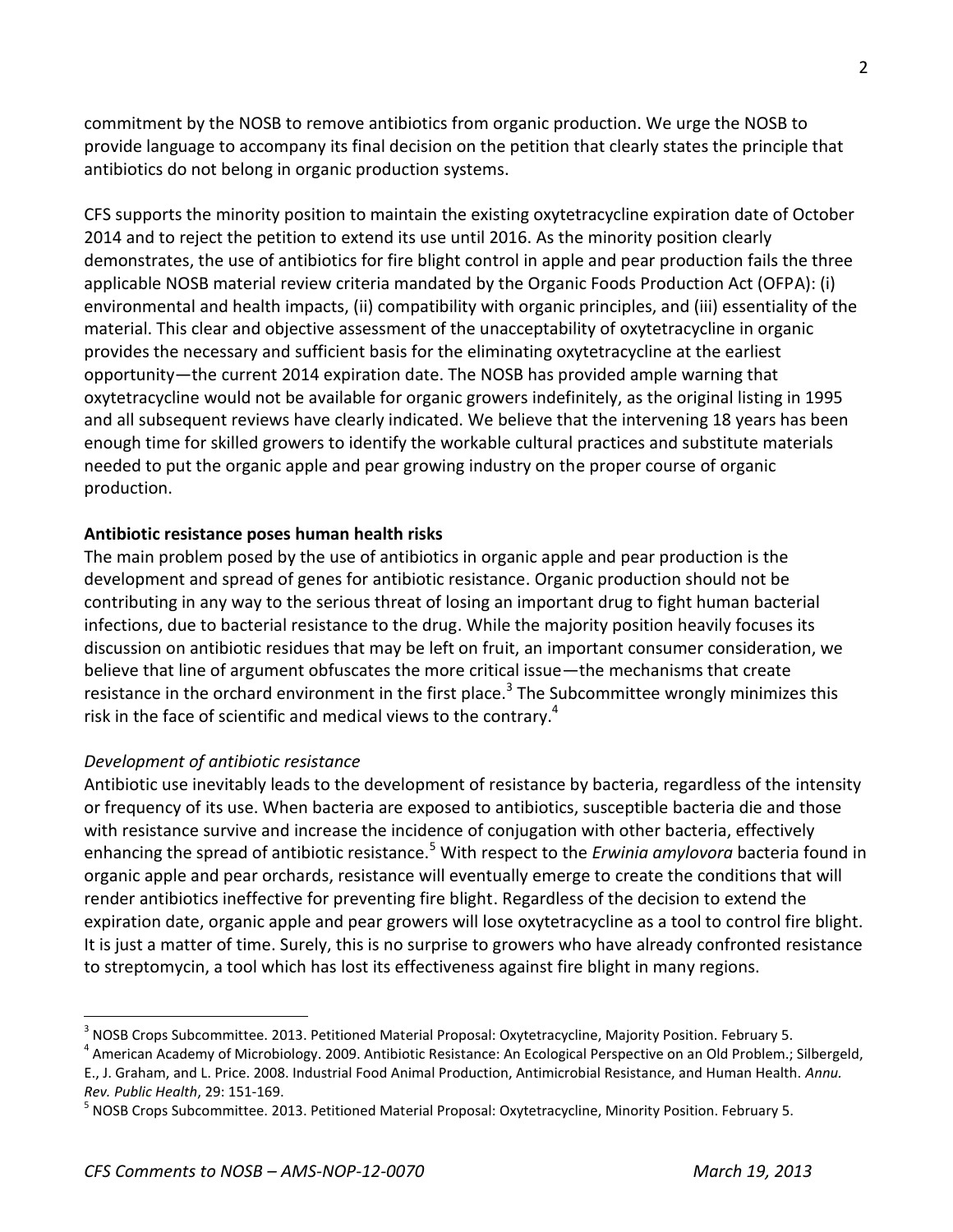The eventuality of fire blight resistance is not addressed in the majority position, which instead argues against the inevitability of *E. amylovora* developing resistance because "there are no examples of acquisition of tetracycline-resistance genes by *E. amylovora* in orchards."<sup>6</sup> Yet, the 2011 Technical Review directly states that "there have been reports of oxytetracycline resistant strains of *E. amylovora* in apple orchards, [although] the extent of this resistance is unknown,"<sup>7</sup> and resistant bacteria have been identified in orchards, especially in those with a history of oxytetracycline use.<sup>8</sup> While fire blight itself is already developing resistance, resistant genes do not need to evolve in the fire blight bacterium in order to transfer resistance to other organisms.

### *Transfer of antibiotic resistance between bacteria*

Horizontal gene transfer (HGT) occurs readily between various species of bacteria and is the main mechanism for spreading antibiotic resistance. The majority position does not adequately present the available science and current thinking with respect to the development of resistance and horizontal gene transfer. The following excerpt from the *Johns Hopkins Magazine* describes the evolving view of microbial genetics and HGT:

"Bacteria have a remarkable capability for sharing genes, through what is known as horizontal gene transfer. The old view of resistance was Darwinian: In the presence of antibiotics, a mutation would be naturally selected if the mutated gene helped a microbe survive application of the drugs. "That underestimates the brilliance of microbes…," [Dr. Ellen] Silbergeld says. Molecular biologists now understand that within a microbial community, one microbe can acquire genetic material from another microbe, even a microbe of a much different type, then incorporate it in its own genome and thus acquire resistance to an antibiotic it has not yet even encountered. It's as if bacteria are capable of downloading resistance from a gene database."<sup>9</sup>

In contrast, the majority position argues that there needs to be a direct link between microbial species that are human pathogens and exposure to antibiotics sprayed on apple and pear trees. However, this ignores the ability of reservoirs of resistance to develop, even in benign organisms, which can eventually pass resistance on to human pathogens. This situation can contribute to a crisis in antibiotic resistance if the pathogens do not respond to available antibiotics.<sup>10</sup> Thus, development of resistance within an ecosystem can and does contribute to resistance in human pathogens. HGT between unrelated bacteria can pass resistant genes between orchard species and human pathogens or simply create a reservoir of resistance in the environment that can later be passed to pathogenic species. There are a number of mechanisms that can move microbes out of the orchards and into human communities, including dust on fruit, airborne dust, and dirt on workers' shoes.<sup>11</sup> These clear linkages

<sup>6</sup> NOSB Crops Subcommittee. 2013. Petitioned Material Proposal: Oxytetracycline, Majority Position. February 5.

<sup>&</sup>lt;sup>7</sup> ICF International for NOP. 2011. Technical Review: Tetracycline (Oxytetracycline). April 1, 2011. Lines 577-580.

 $^8$  Schnabel & Jones. 1999. Distribution of tetracycline resistance genes and transposons among phylloplane bacteria in Michigan apple orchards. *Appl. Environ. Mircobiol.*, 65: 4898-4907.

<sup>9</sup> Keiger, D. 2009. Farmacology. *Johns Hopkins Magazine*, available at[: http://www.jhu.edu/jhumag/0609web/farm.html](http://www.jhu.edu/jhumag/0609web/farm.html)

<sup>&</sup>lt;sup>10</sup> NOSB Crops Subcommittee. 2013. Petitioned Material Proposal: Oxytetracycline, Majority Position. February 5.

<sup>&</sup>lt;sup>11</sup> NOSB Crops Subcommittee. 2013. Petitioned Material Proposal: Oxytetracycline, Majority Position. February 5.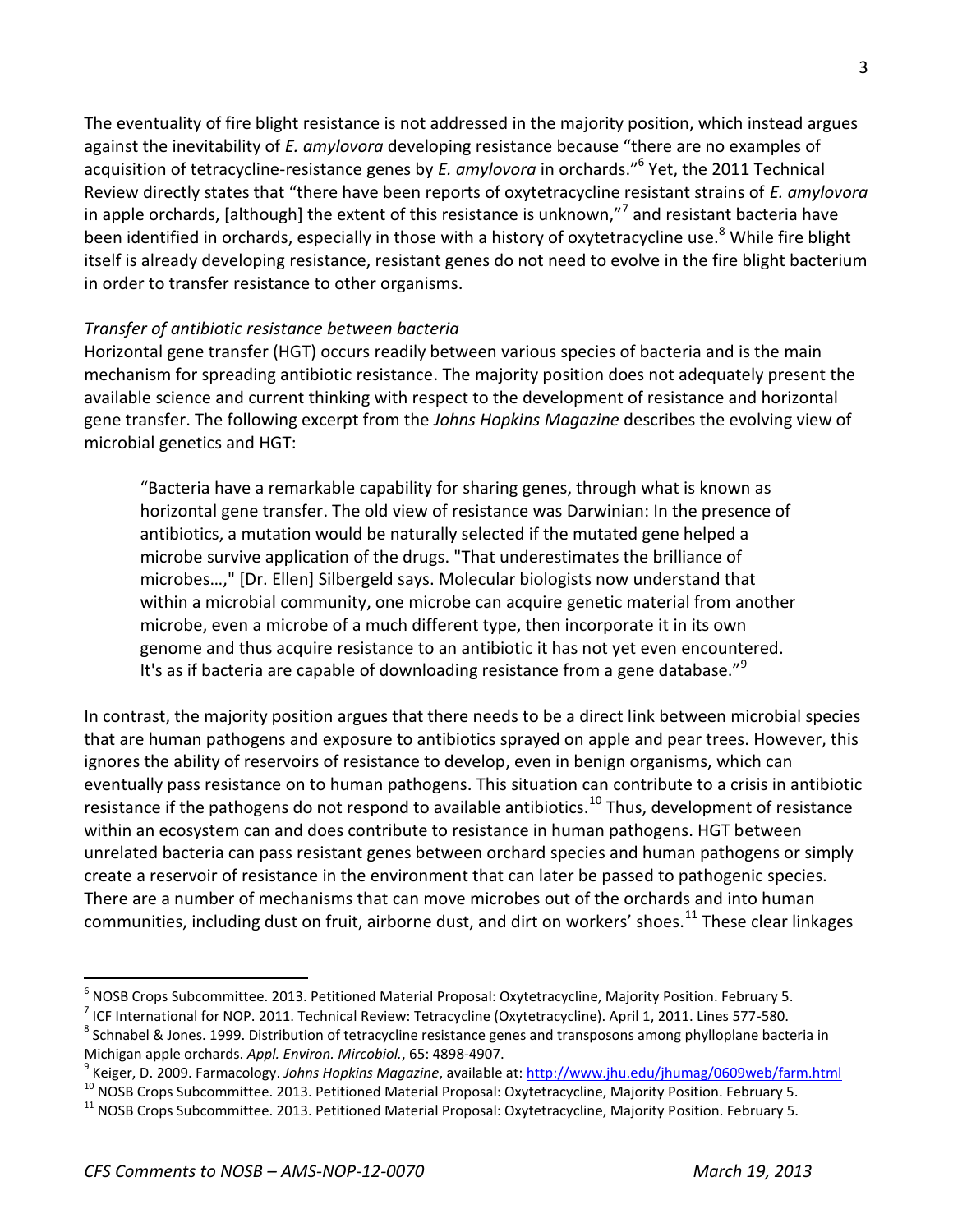between orchard microorganisms and human pathogenic communities exist, even when they are not directly exposed to antibiotics.

## *Soil ecosystem impacts*

Broadcast spraying of oxytetracycline in orchards exposes a wide swath of the orchard to antibiotics, including soil and its microbial population. The impacts of spraying oxytetracycline in orchards contravene OFPA's mandate to 'maintain or improve' the ecosystems where organic farming occurs.<sup>12</sup> Laboratory studies have demonstrated that oxytetracycline application alters soil microbial communities and contributes to oxytetracycline resistance.<sup>13</sup> This alteration in microbial communities is an unacceptable environmental impact in organic systems. When it is applied, oxytetracycline is quickly adsorbed into soil particles and held fairly tightly in the soil structure, but changes in soil conditions (pH, soil organic matter, microbial composition) can eventually result in tetracycline's release into an active form.<sup>14</sup> Thus, the oxytetracycline that accumulates in the soil but remains inactive over a period of time can still have an impact on microbial communities and contribute to further resistance when soil conditions change oxytetracycline into an active form again. Once released into the soil, oxytetracycline can exhibit antimicrobial effects long after it is sprayed. This mechanism for the selection of antibiotic resistance provides a strong argument for phasing out antibiotic use as soon as possible because the effects can persist indefinitely and can be cumulative.

## *Worker exposure to antibiotics and resistance*

Spray applications of antibiotics also provide ample opportunities to expose workers who are mixing and applying the antibiotics. While direct contact with oxytetracycline is not likely to pose an acute hazard, agricultural workers may be more prone to developing and harboring antibiotic-resistant bacteria.<sup>15</sup> This is a direct link between human bacteria and the antibiotics. Even though a direct exposure is not required to build resistance among human pathogens, workers in the orchards can expose human bacteria to antibiotics, contributing to the pool of resistance. If resistant strains do develop, workers can pass these on to their family members and the greater community. While this pathway has not been fully evaluated in the orchard environment, studies from animal agriculture suggest that agricultural workers exposed to antibiotics are at a much higher risk of contracting resistant bacteria.<sup>16</sup>

## **Alternative fire blight controls**

Relying on antibiotics is inconsistent with the spirit of organic production. While there is variation in the severity of fire blight in different years and regions depending upon weather patterns, rain, and humidity, antibiotics are not essential to organic apple and pear production. Oxytetracycline is not strong enough to kill fire blight once infection sets in so it is primarily used prophylactically. The use of other control products when conditions suggest a fire blight infection is imminent can help directly

<sup>&</sup>lt;sup>12</sup> 7 CFR 205.200

<sup>&</sup>lt;sup>13</sup> Popowska, M., A. Miernik, M. Rzeczycka, and A. Lopaaciuk. 2010. The impact of environmental contamination with antibiotics on levels of resistance in soil bacteria. *J. Environ. Qual.,* 39: 1679-1687.

<sup>&</sup>lt;sup>14</sup> NOSB Crops Subcommittee. 2013. Petitioned Material Proposal: Oxytetracycline, Majority Position. February 5.

<sup>&</sup>lt;sup>15</sup> ICF International for NOP. 2011. Lines 568-573.

<sup>&</sup>lt;sup>16</sup> Silbergeld, E., J. Graham, and L. Price. 2008. Industrial Food Animal Production, Antimicrobial Resistance, and Human Health. *Annu. Rev. Public Health*, 29: 151-169.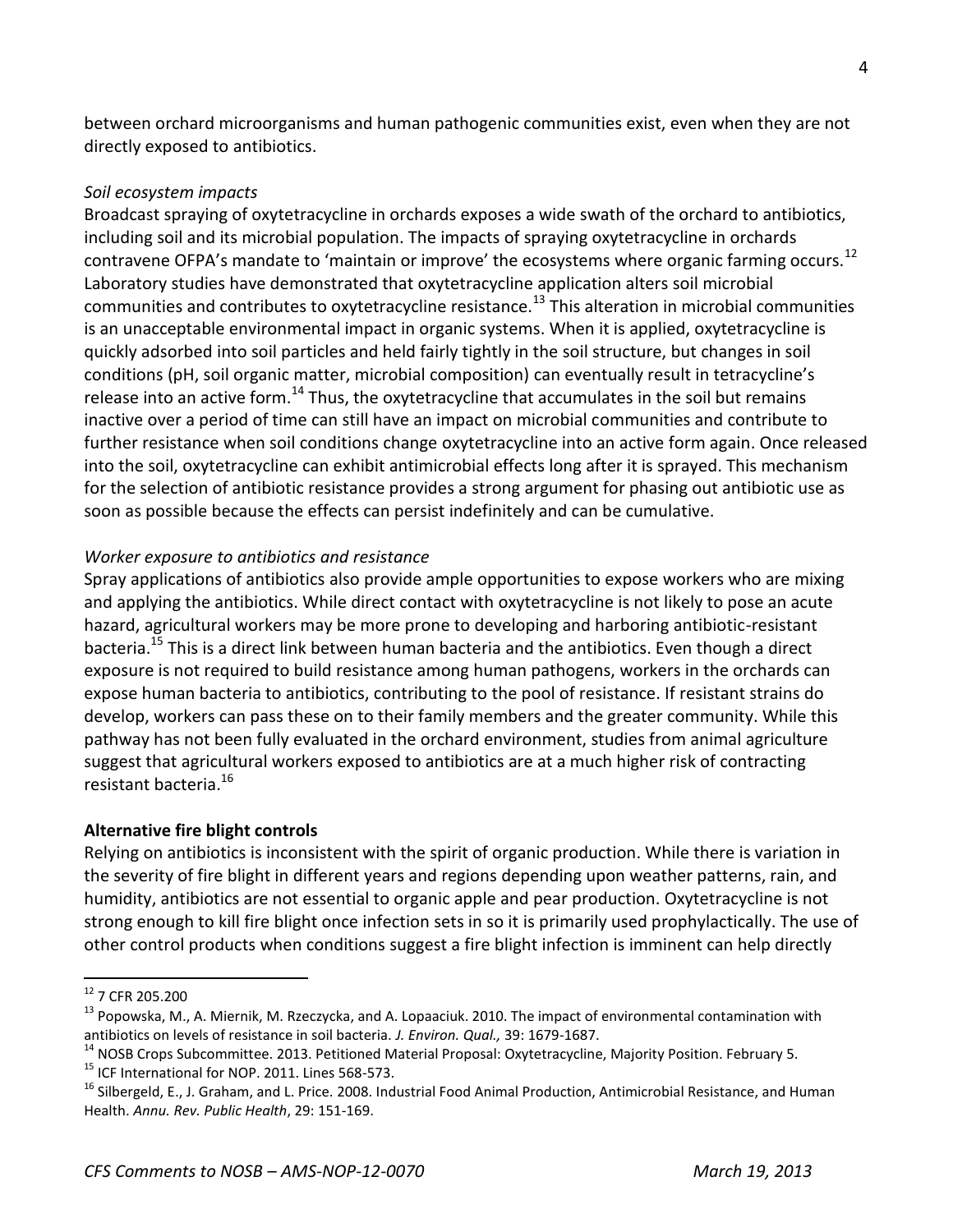replace the use of oxytetracycline as a preventative measure. There are a variety of other ways that fruit growers can protect their orchards from fire blight and reduce its spread, including planting resistant cultivars and rootstocks, adequate tree spacing, and the use of alternative control products.<sup>17</sup> As part of a holistic approach to disease control in orchards, there are also a number of existing and emerging alternative products available. Some of the alternatives that can be used include foliar nutrient sprays, copper materials while trees are dormant, lime sulfur, and Serenade MAX.<sup>18</sup> The recent registration of Blossom Protect, a natural yeast product with promising results, adds to the alternatives available to growers. The most effective alternative controls require an integrated approach including cultural practices, attention to fire blight prediction models, and alternative biological control products.

Growers who sell to the European Union and Canada also do not use antibiotics because it is prohibited in tree fruit production there. This includes almost one third of Washington State's organic apple producers in 2011.<sup>19</sup> The success of these growers shows that antibiotics are not an essential input in organic systems, but the challenge for those who still use oxytetracycline is to learn how to adapt such tried and true practices to fit their own growing conditions. The inconsistency is also an issue for equivalency agreements with other countries' organic programs. Once organic growers cease using antibiotics, these markets will be open to all American growers. The NOSB should allow the use of antibiotics to expire in order to bring U.S. regulations in line with the international community's regulations on antibiotics.

## **Consumers demand organics without antibiotics**

Consumers choose to buy certified organic food because they want to support systems of production that protect and enhance human health and the environment. They also expect their organic food to be grown without the use of antibiotics, growth hormones, genetically engineered organisms, and synthetic herbicides and pesticides.<sup>20</sup> Spraying organic apple and pear orchards with oxytetracycline, a drug that the World Health Organization (WHO) has labeled a "critically important" <sup>21</sup> antibiotic for human health, undermines the spirit and intent of organic consumer expectations. Despite the fact that oxytetracycline has been on the National List (NL) for several decades, few people other than NOSB insiders know that antibiotics are used in organic apple and pear production. But, this latest petition for extension, coupled with the Subcommittee's faulty scientific assessment that minimized the threat of antibiotic resistance, has sparked a public discussion about why antibiotics are being used in organic at all. This little-known fact about organic that now has been made public has the potential to not only tarnish the organic apple and pear industry, but also to tarnish the organic label and reputation of the wider organic sector.

And, in case there is any doubt that widespread consumer market rejection could happen, it would behoove those pushing for another extension to recall the so-called "Alar apple scare" that swept the

<sup>&</sup>lt;sup>17</sup> NOSB Crops Subcommittee. 2013. Petitioned Material Proposal: Oxytetracycline, Minority Position. February 5.

<sup>&</sup>lt;sup>18</sup> NOSB Crops Subcommittee. 2013. Petitioned Material Proposal: Oxytetracycline, Minority Position. February 5.

<sup>&</sup>lt;sup>19</sup> NOSB Crops Subcommittee. 2013. Petitioned Material Proposal: Oxytetracycline, Minority Position. February 5.; ICF International for NOP. 2011. Lines 222-230.

<sup>&</sup>lt;sup>20</sup> Organic Trade Association. 2011. U.S. Families' Organic Attitudes & Beliefs, 2011 Tracking Study. Page 13.

<sup>&</sup>lt;sup>21</sup> World Health Organization. 2009.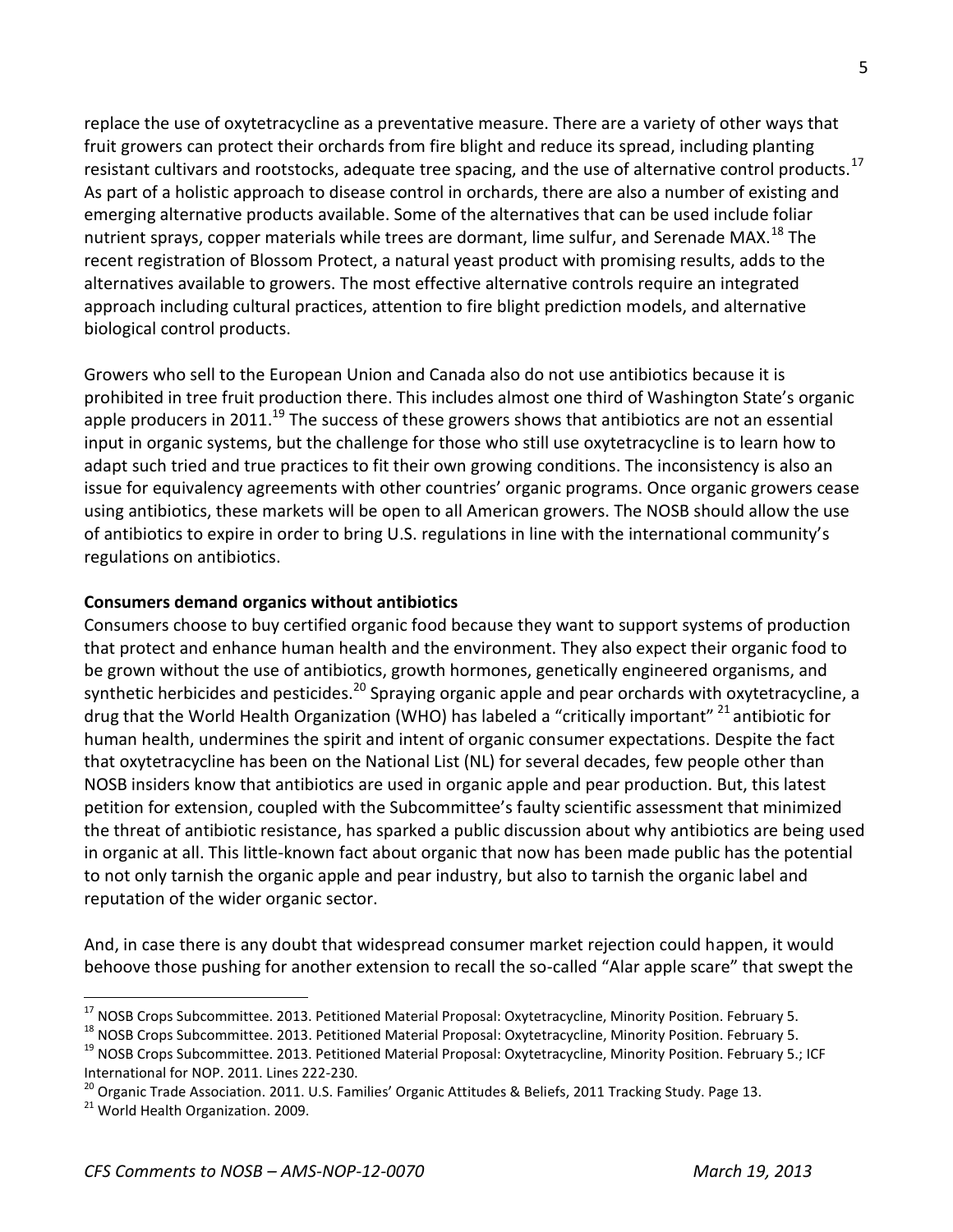country in 1989. A *60 Minutes* program exposed the dangers of spraying the toxic chemical, Alar, on apples to make them ripen longer on the tree before falling to the ground. That exposé ushered in one of the country's most widespread and costly food scares, which resulted in the collapse of the apple market, virtually overnight. Researchers found residues of the probable human carcinogen in several brands of baby food, which marked the last straw for consumers. They stopped buying apples, apple juice, and products containing apple ingredients. Prices plummeted, and the nation's largest apple growing region, Washington State, claimed losses of \$100M and a slew of small grower bankruptcies. EPA finally banned Alar shortly thereafter, citing the "unacceptable public health risk" as the justification for its decision.<sup>22</sup> Although the apple industry eventually bounced back, it was at a huge cost to growers. There are no guarantees that this would be the case with respect to antibiotics in organic apples and pears.

While admittedly the controversy surrounding oxytetracycline use is different because the public health concern is the development of antibiotic resistance, not toxic pesticide residues in fruit, the outcome of consumer rejection could be the same if action is not taken. Organic production systems depend upon the existence of organic markets for their economic survival, and given the fact that 24,545 people have signed CFS's petition to oppose the extension thus far, the organic apple and pear market could be at risk if growers again strongly protest the 2014 phase-out date.

The non-therapeutic use of antibiotics in organic production systems also presents an unacceptable public health risk. It contravenes the NOSB's stated Principles of Organic, which emphasize promoting and enhancing "biological cycles" and "the use of cultural, biological, and mechanical methods, as opposed to using synthetic materials."<sup>23</sup> As the problems associated with antibiotic resistance and the potential for reduced effectiveness of this important drug for curing human infections, the obvious question that must be asked is why antibiotics are being uses by organic growers in the first place. Isn't it antithetical to the principles of organic? A strong commitment from the NOSB to uphold the 2014 expiration date would send a meaningful signal to organic consumers that the NOSB is committed to continual improvement, as per the regulatory charge of the National Organic Program.<sup>24</sup>

### **No need to wait for EPA review**

Most materials that are approved by EPA as pesticides are not permitted in organic production because they fail to meet the strict review criteria under OFPA. Oxytetracycline pesticides are currently under registration review with the EPA, which requires new data gathering and analysis and is scheduled for completion in 2014.<sup>25</sup> The majority position suggests that an extension until 2016 will allow NOSB to evaluate new EPA data, but this is unnecessary to fulfill OFPA's stricter review criteria. While some of the findings from the registration review may help expand the understanding of tetracycline's impacts, the EPA review process is not reason enough to delay action at the NOSB. The information that is already available on tetracycline use and persistence in orchards provides a

<sup>&</sup>lt;sup>22</sup> Gordon, W. 2011. The True Alar Story: Part I. Available at: [http://www.onearth.org/blog/the-true-alar-story;](http://www.onearth.org/blog/the-true-alar-story) Environmental Working Group. 1999. Ten Years Later, Myth of 'Alar Scare' Persists. Available at: http://www.ewg.org/node/8005

<sup>&</sup>lt;sup>23</sup> NOSB. October 17, 2011. "NOSB Principles of Organic Production and Handling.

<sup>&</sup>lt;sup>24</sup> 7 CFR 205.200.

<sup>&</sup>lt;sup>25</sup> NOSB Crops Subcommittee. 2013. Petitioned Material Proposal: Oxytetracycline. February 5.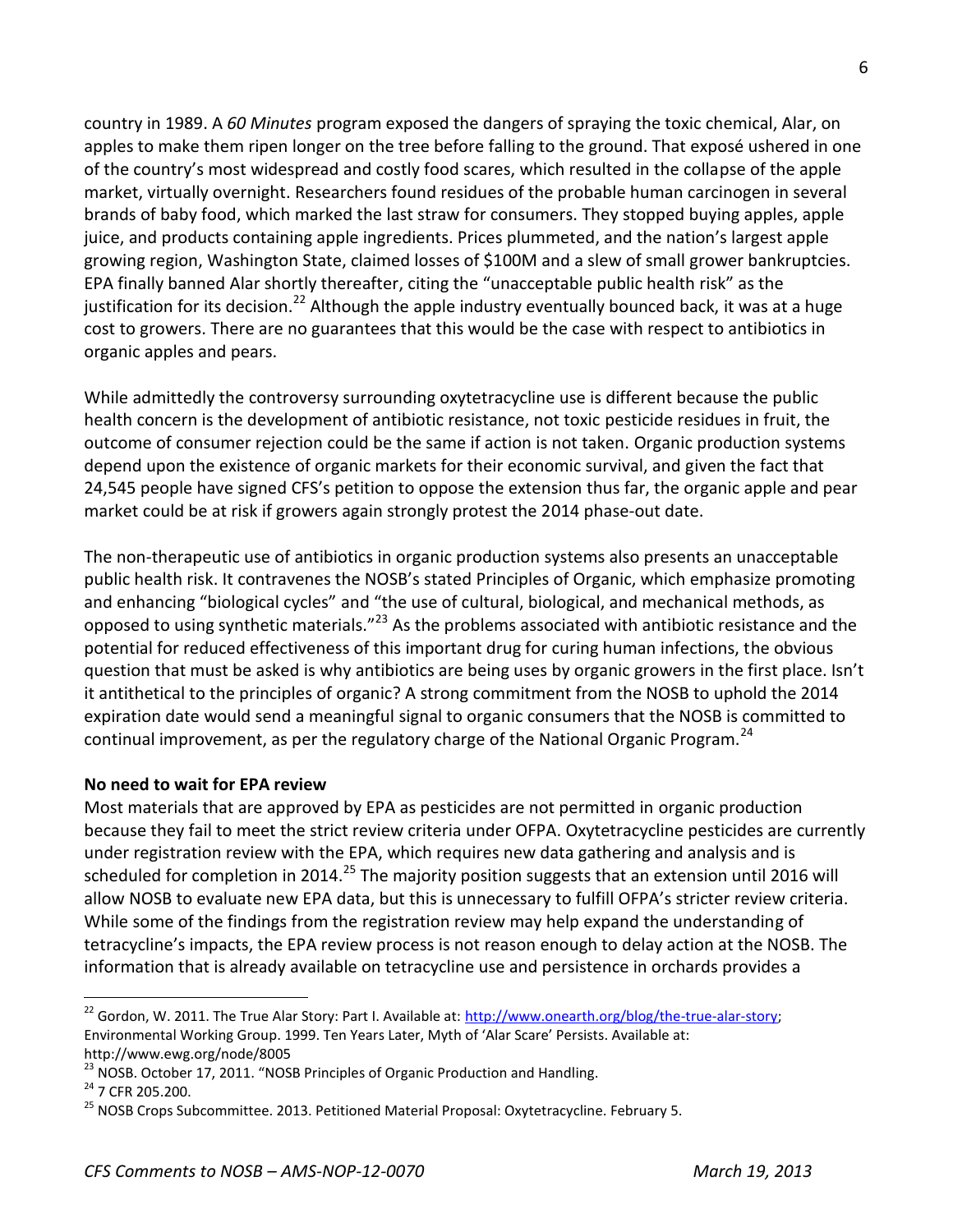sufficient scientific rationale for the NOSB to take precautionary action and support the expiration of oxytetracycline for use in organic apple and pear production.

## **Conclusion**

CFS urges the NOSB to vote against extending the use of oxytetracycline to 2016. Increasing, documented incidence of antibiotic resistance and the threat of losing oxytetracycline as a tool for combating infections in humans, alone, is reason enough to prohibit its use in organic at the earliest opportunity.

## **Polyoxin D Zinc Salt**

CFS supports the Crops Subcommittee recommendation to deny the petition for listing polyoxin D zinc salt to be used as a fungicide. We agree with the Crops Subcommittee that the zinc salt added to the compound should be considered synthetic because its origin is not specified as mined or recycled. Polyoxin D zinc salt (PDZ) fails to meet the criteria for listing on the National List because it has negative environmental impacts, it is incompatible with organic systems, and it is not essential. CFS believes that the compound is inconsistent with organic production.

PDZ inhibits the chitin synthetase in fungus and can have detrimental impacts on other beneficial insects.<sup>26</sup> As it is a broad spectrum fungicide, CFS has real concerns about its residual negative effects in soil and its adverse impacts on beneficial soil organisms. Fungi serve important functions within soil ecosystems, particularly as decomposers that help to maintain soil structure and break down organic matter and in making nutrients available to crops. These crucial soil organisms would also be affected by the use of products that inhibit chitin formation, even if they are targeting plant pathogenic fungi. PDZ has been shown to affect chitin synthetase in studies on cockroaches as well, suggesting a potentially negative impact on beneficial insects that have a chitin exoskeleton.<sup>27</sup> Without the full ability to synthesize chitin, insects that rely on chitin as a major exoskeleton component will be adversely affected because their structure will not develop properly.

Organic pest management systems rely on interactions of beneficial organisms to provide controls for plant pathogens in a system that "promotes and enhances biological diversity, biological cycles, and soil biological activity."<sup>28</sup> Introducing the synthetic PDZ input would unnecessarily and adversely affect these natural cycles. Polyoxin D zinc salt is also not essential for organic production in that there are several readily available alternative products and practices identified in the technical review. These include crop rotation, nutrient management, sanitation, and selection of resistant species and varieties $29$ 

We urge the NOSB to reject the petition for listing polyoxin D zinc salt.

<sup>&</sup>lt;sup>26</sup> NOSB. 2013. Crops Subcommittee Petitioned Material Proposal: Polyoxin D Zinc Salt. Jan. 29. 2013.

<sup>&</sup>lt;sup>27</sup> The Organic Center for NOP. 2012. Technical Evaluation Report: Polyoxin D Zinc Salt. Lines 257-262.

 $^{28}$  NOSB. 2001. Principles of Organic Production and Handling: Section 1.1. October 17.

<sup>&</sup>lt;sup>29</sup> The Organic Center for NOP. 2012. Technical Evaluation Report: Polyoxin D Zinc Salt. Lines 367-382.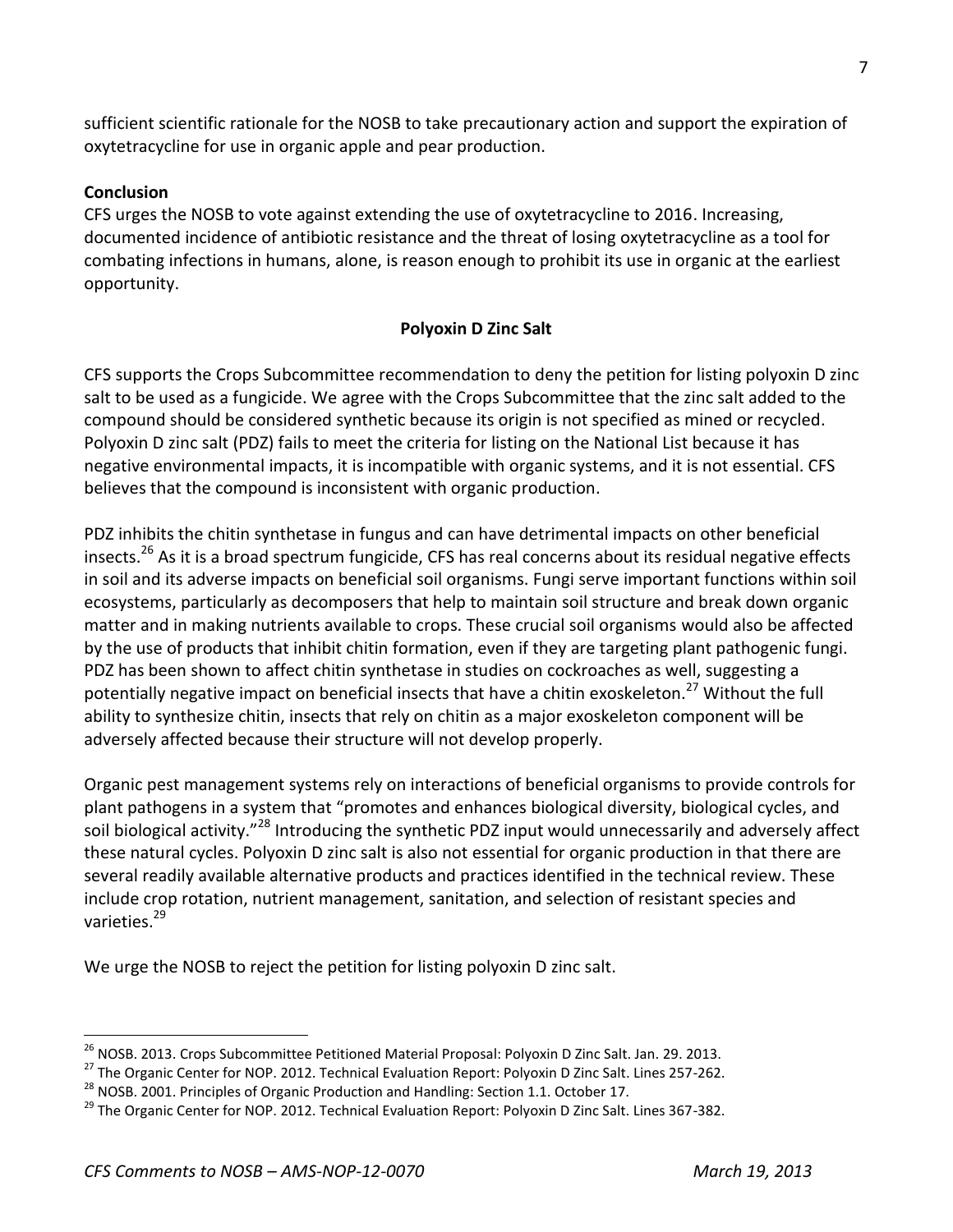# **GMO Ad-hoc Subcommittee**

#### **Excluded Methods Terminology**

### **CFS Supports the Current Definition of Excluded Methods**

CFS agrees with the Ad Hoc Subcommittee that the organic community needs additional clarity around the meaning of words used in connection with excluded methods. Even so, it is important to underscore the point that "excluded methods" clearly prohibits genetically engineered organisms and processes. Nonetheless, we believe that before any clarifications are made, it is crucial to understand the extent to which certain technologies are being proposed or used in organic production so that we can focus our energies on conducting meaningfully technology assessments and evaluations of the implications for the organic sector. When the time comes for clarification, CFS urges the NOSB to use non-regulatory vehicles, such as Guidance documents and policy statements, to clarify the rule, as was intended by the drafters of the final organic rule.

*The definition of "excluded methods" in the Organic Rule does not need to be revised.*  The regulatory history of "excluded methods" illustrates the plain intention of the Rule's drafters to create a broad standard that can be clarified through Guidance and policy statements. It is well known that when NOP released the first draft Organic Rule and invited public comment, the proposed allowance of genetically engineered (GE) organisms in organic farming and handling was vehemently opposed.<sup>30</sup> NOP received an astounding 275,603 comments strongly opposing GE and, accordingly, the NOSB created a special definitional category for GE "in the broad definition of excluded methods." As the drafters explained: "[s]ince the use of excluded methods in the production of organic foods runs counter to consumer expectations, foods produced with these methods will not be permitted to carry the organic label."<sup>31</sup>

The broad definition of excluded methods was drafted with the understanding that if and when technologies advanced, the NOSB and the NOP could provide the necessary clarification.<sup>32</sup> Congress also cautioned that "as time goes on, various scientific breakthroughs, including biotechnology techniques, will require scrutiny for their application to organic production."<sup>33</sup> Therefore, the definition created "a degree of flexibility to ensure that the regulations could continue to accurately reflect industry practices and consumer preferences."<sup>34</sup>

As the regulatory history illustrates, the definition of excluded methods was never intended to be rewritten as technologies advanced; it was intended to be the benchmark against which new and emerging technologies are weighed and considered for allowance in organic production systems. After adequate exploration, discussion, and feedback from the organic community, the NOSB and the NOP can provide clarification through new Guidance documents or policy statement, as is intended by the

 $30$  62 Fed. Reg. 65850, 65875 (Dec. 16, 1997).

<sup>31</sup> 65 Fed. Reg. 13512, 13513-14 (Mar. 13, 2000).

<sup>32</sup> 65 Fed. Reg. 13512, 13521.

 $33$  62 Fed. Reg. 65850, 65875.

 $34$  *Id*.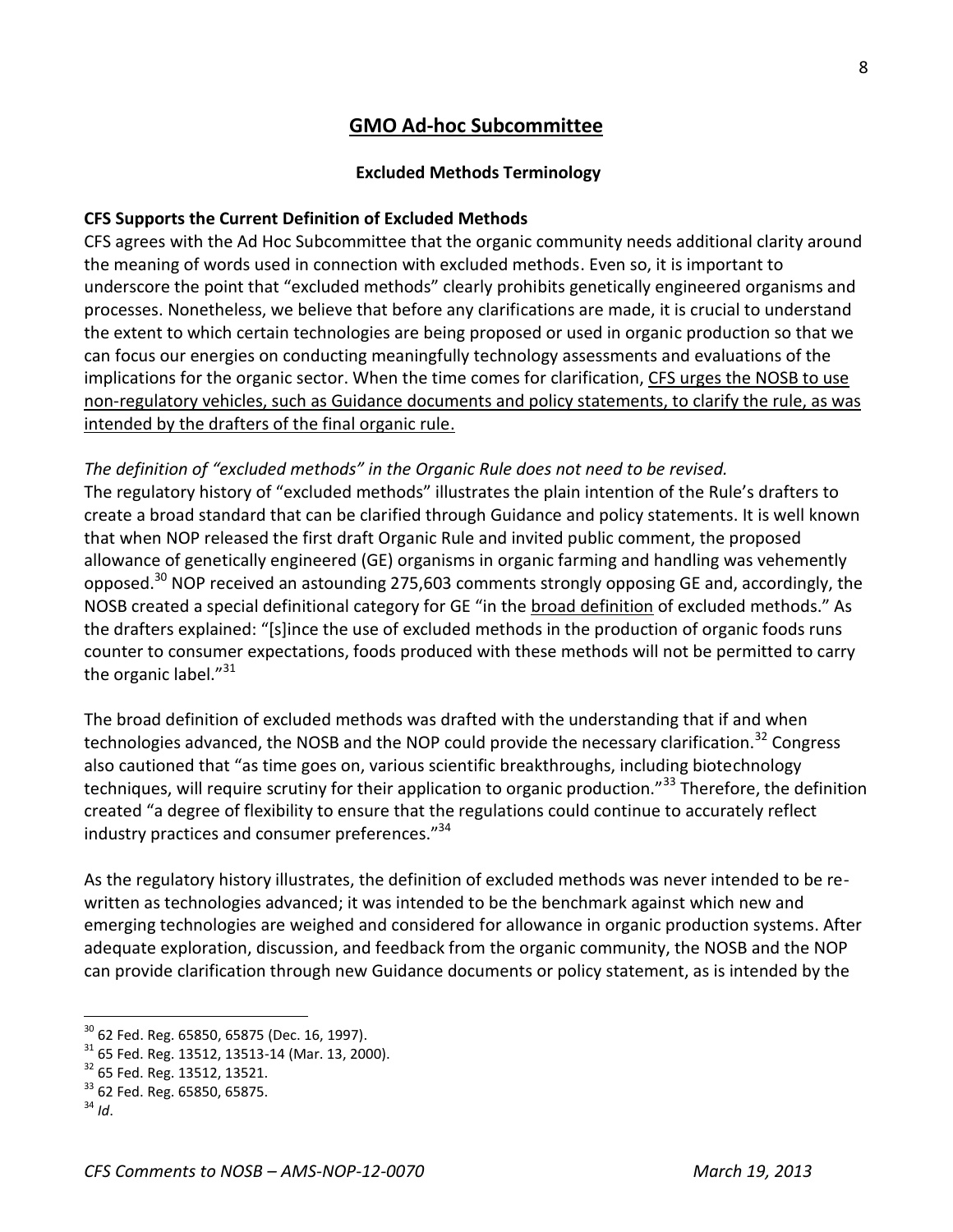rule. Of course, this cannot be undertaken without a deeper understanding of the extent to which certain technologies are being used in organic production and any implications, positive or negative, for their use. Examining data on crop varieties called into question by this discussion, as well as surveying farmers and seed breeders about the techniques they are using, is necessary for creating a useful Guidance document that increases organic integrity.

## *The terms "natural conditions" and "traditional breeding" should not be replaced. We can look to international definitions for further clarification.*

As this debate ensues, CFS argues that the current definition of excluded methods is a strong definition that is consistent with international regulatory frameworks regulating biotechnology. For example, the Food and Agriculture Organization of the United Nations (FAO) defines genetically engineered organism as: "products…produced by using techniques that alter the genetic material of an organism in a way that does not occur naturally by mating and/or natural recombination. Techniques of genetic engineering include, but are not limited to: recombinant DNA, cell fusion, micro- and macro-injection, encapsulation, gene deletion and doubling. GMOs do not include organisms resulting from techniques such as conjugation, transduction and hybridization."<sup>35</sup> This definition is substantially similar to the current NOP definition of excluded methods.

The Cartagena Protocol definition (also adopted by Codex Alimentarius) states that "[a] living modified organism is defined as any living organism that has a combination of genetic material obtained through the use of modern biotechnology, namely: (i) in vitro nucleic acid techniques, including recombinant DNA and direct injection of nucleic acid into cells or organelles, or (ii) fusion of cells beyond the taxonomic family that overcomes natural, physiological reproductive or recombination barriers, and that are not techniques used in conventional breeding and selection."<sup>36</sup> While this language is more specific, the underlying theme of the definition is the same. However, the distinctions presented by the Cartagena protocol definition could also be used to inform a newly created Guidance document.

For example, there has been much debate over the inclusion of the term of "cell fusion" in the existing NOP definition. Some argue that excluded "cell fusion" should be restricted to "cell fusion outside the taxonomic family."<sup>37</sup> Others argue that restricting cell fusion to the taxonomic family still allows for crosses that would not be permissible "in nature", since most families include genera that cannot cross with each other.<sup>38</sup> The Cartagena protocol definition of modern biotechnology has adopted the narrower definition, which excludes only cell fusion outside the taxonomic family. The NOP's recent Policy Memorandum on cell fusion techniques used in seed production also adopts this view.

Notably, the Subcommittee's discussion document argues that the phrase "not possible under natural conditions or processes" has become problematic in the context of traditional breeding methods that involve disruption of normal plant cell growth, such as mutagenesis. Yet the drafters of the rule recognized the phrases "natural conditions or processes" and "not considered compatible with organic

<sup>&</sup>lt;sup>35</sup> FAO. Section 2: Description and Definitions. Available at: http://www.fao.org/DOCREP/005/Y2772E/y2772e04.htm.

<sup>&</sup>lt;sup>36</sup> Convention on Biological Diversity. 2013. The Cartagena Protocol on Biosafety. Available at: [http://bch.cbd.int/protocol.](http://bch.cbd.int/protocol) <sup>37</sup> *See* Miles McEvoy. 2013. Cell Fusion Techniques Used in Seed Production. February 1, 2013. Available at: <http://www.ams.usda.gov/AMSv1.0/getfile?dDocName=STELPRDC5102380>

 $38$  Martha Crouch, Ph.D. February 13, 2013. Personal communication by phone.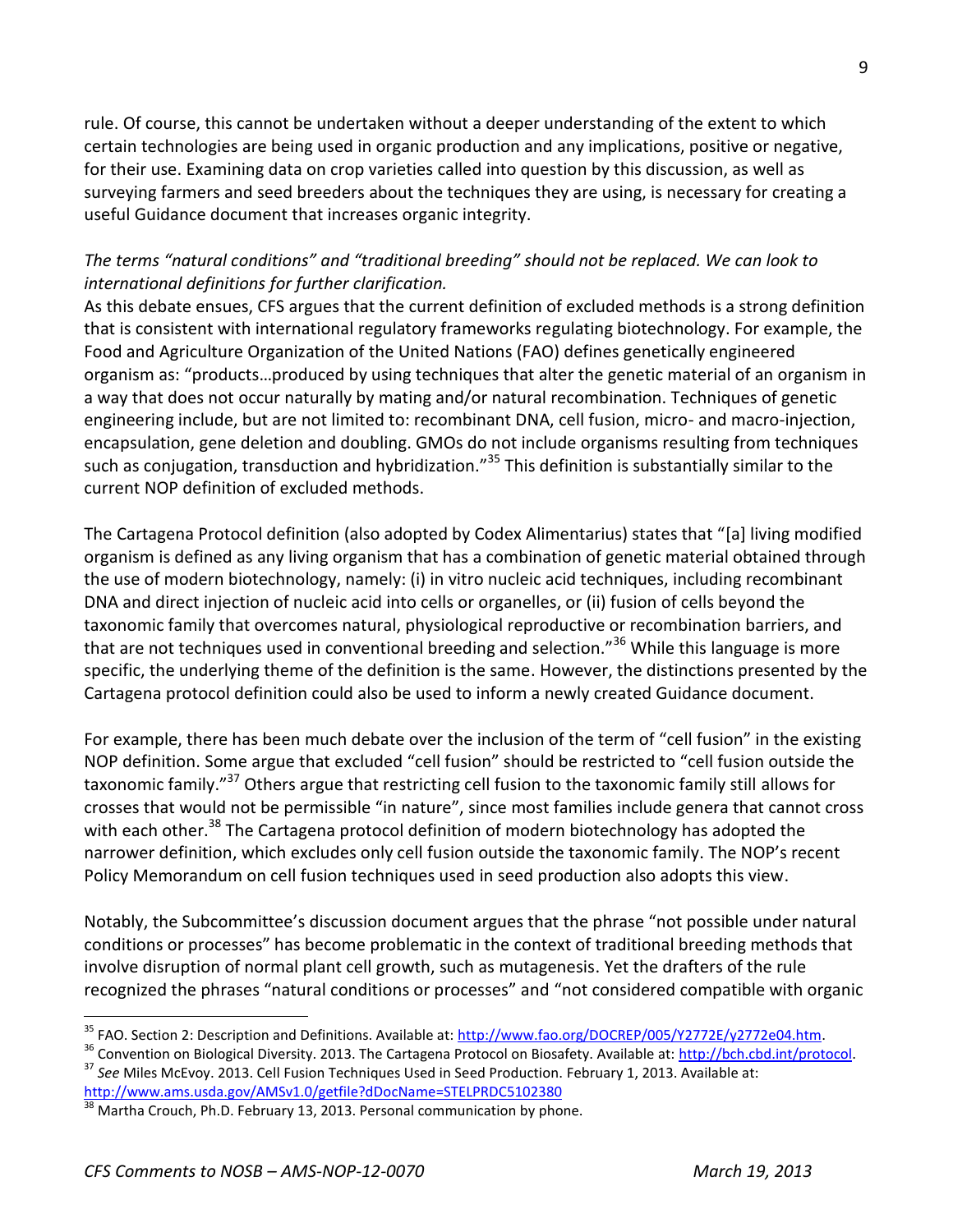production" may be subject to interpretation. But, they decided to retain the language because it was consistent with other earlier NOSB and American Organic Standards definitions, both of which were the result of consultation with organic industry and consumer stakeholders and, thus, accurately reflected current industry practices as well as consumer preferences.<sup>39</sup> CFS takes no issue with "natural conditions" or "traditional breeding" and believes this language is consistent with national and international standards. However, the FAO definition could help clarify the underlying idea — "techniques that alter the genetic material of an organism in a way that does not occur naturally by mating and/or natural recombination."

Additional clarity will come when the organic community agrees upon what exactly it is about a genetic modification process that is objectionable in the organic context. It may be useful to start with the NOSB Principles of Organic Production and Handling adopted October 17, 2001. The principles state that organic agriculture "tak[es] into account that regional conditions require locally adapted systems." Locally-adapted varieties possess a range of genetic traits that allow them to thrive in under a wide range of local conditions. That is because they belong to the system in which they are grown, both evolutionarily and ecologically. Conversely, GE organisms are developed for specific traits, ignoring both pleiotropic effects of the genetic manipulations and the genetic vigor that evolves through whole organism selection.

Another objectionable aspect of GE is that it decreases the biological diversity of seeds available in the market place, and it inhibits local seed breeding because farmers are prohibited from saving and adapting GE seeds for their local planting conditions. Again, this contravenes the NOSB's Organic Principles which stress "the enhancement of biological diversity," as a central, defining characteristic of ecological production systems of organic agriculture.

## *There are terms beyond those in the discussion document that should be addressed in the context of excluded methods.*

Several new methods of plant breeding are being used that are not listed in the discussion document, and to that end, CFS has also submitted to the docket three articles that discuss new technologies that are "tiptoeing around transgenics." <sup>40</sup> Some of these methods employ recombinant technologies that obviously fall within the excluded methods definition. For example, a class of new technologies involves using genetically engineered plants for specific purposes such as faster growth or maintaining a parental line early in the breeding process, but leaving the transgenes behind at some stage before seeds are provided to growers, so that the crop itself does not contain engineered genes. Examples include FasTrack fruit trees and SPT hybrid corn.<sup>41</sup> Other technologies should be evaluated if, after

<sup>39</sup> 65 Fed. Reg. 13512, 13521.

<sup>&</sup>lt;sup>40</sup>Kuzma J, Kokotovich A (2011) Renegotiating GM crop regulation. EMBO reports 12: 883–888; Podevin N, Devos Y, Davies HV, Nielsen (2012) Transgenic or not? No simple answer! EMBO reports 13: 1057 – 1061; Waltz E (2012) Tiptoeing around transgenics. Nature biotechnology 30: 215–217.

<sup>&</sup>lt;sup>41</sup> Waltz E (2012) Tiptoeing around transgenics. Nature biotechnology 30: 215–217. The FasTrack system involves engineering fruit trees such as plums with genes from poplar trees so that they flower when they are younger, thus allowing them to be bred earlier. Similarly, Dupont/Pioneer is using a new technology for hybrid corn production that they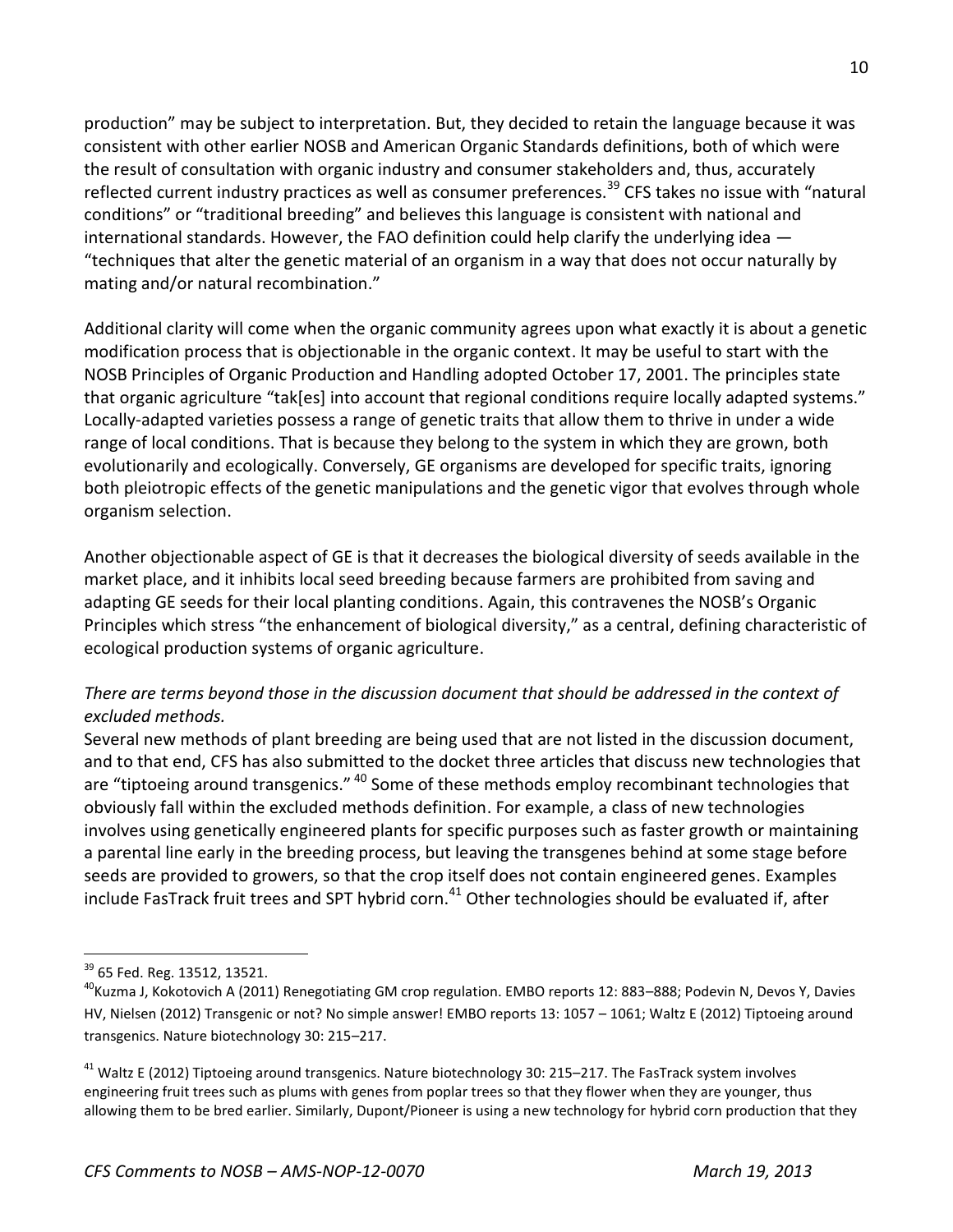surveying growers, they could be<sup>42</sup> or are currently being used in organic systems, as discussed previously. In the interest of preserving the integrity of organic, CFS strongly recommends that the NOSB take precautionary action and adopt a moratorium on techniques that have yet to be evaluated until clarification is possible.

### *Conclusions*

CFS appreciates the efforts of the GMO Ad Hoc Subcommittee to clarify those thorny issues that pertain to "the use of GE organisms" and other technologies that "influence their growth and development by means that are not possible under natural conditions or processes and are not considered compatible with organic production."<sup>43</sup> However, the original definition of "excluded methods" must be left intact in the Rule, and any clarifications that NOSB makes to encompass new and emerging technologies must be contained in Guidance or policy statements. We believe that this is in the best interest of protecting organic integrity, holding organic to the highest production standards, and ensuring consumer confidence in the National Organic Program and label.

## **Handling Subcommittee**

### **Sugar Beet Fiber**

According to the Organic Foods Production Act, the National List may provide for the use of substances in an organic farming and handling operation that are otherwise prohibited under the Act, *only if* the Secretary determines that the use of such substances: (i) would not be harmful to human health of the environment; (ii) is necessary to the production or handling of the agricultural product because of the unavailability of a wholly natural substitute; and (iii) is consistent with farming and handling.<sup>44</sup> Sugar beet fiber woefully fails to meet these factors. Sugar beet production and beet sugar extraction are both chemically-intensive and environmental destructive processes. Allowing the byproduct of these processes in organic foods directly conflicts with the principles of organic production and handling. Moreover, no evidence has been presented either by the petitioner or Subcommittee to demonstrate that sugar beet fiber is essential in organic production—it must remain off the National List.

#### *Sugar beet production degrades the environment*

A critical factor in determining whether a production or handling substance should be added to the national list is whether "the substances manufacture, use, and disposal [will] have adverse effects on

call SPT (Seed Production Technology). Pioneer developed a genetically engineered "maintainer line" that restores fertility in order to be able to self the lines and recover seeds. This engineered maintainer line is only used to maintain the female inbreds, and the transgenes do not appear in hybrid production fields or in the seeds sold to farmers.

 $42$  For example, some of the new technologies are designed to create specific mutations in the existing genes of a crop. Recombinant DNA is often used to create the mutations, but this DNA degrades within the initial plant cell and is not present in regenerated plants and subsequent crops. This is being used by Cibus in a process they call RTDS (Rapid Trait Development System), and crops are already being field-tested that were produced with this method.<sup>42</sup> A case study with details of how this system works, including a few possible end results, such as potatoes with virus resistance and corn with drought tolerance, would be useful in determining how the organic community feels about targeted mutagenesis, electroporation of DNA into microspores, and other new methods of plant breeding.

<sup>43</sup> Excluded Methods definition, 7 CFR § 205.2 Terms Defined.

<sup>44</sup> 7 U.S.C. § 6517(c)(1)(A)(i)-(iii)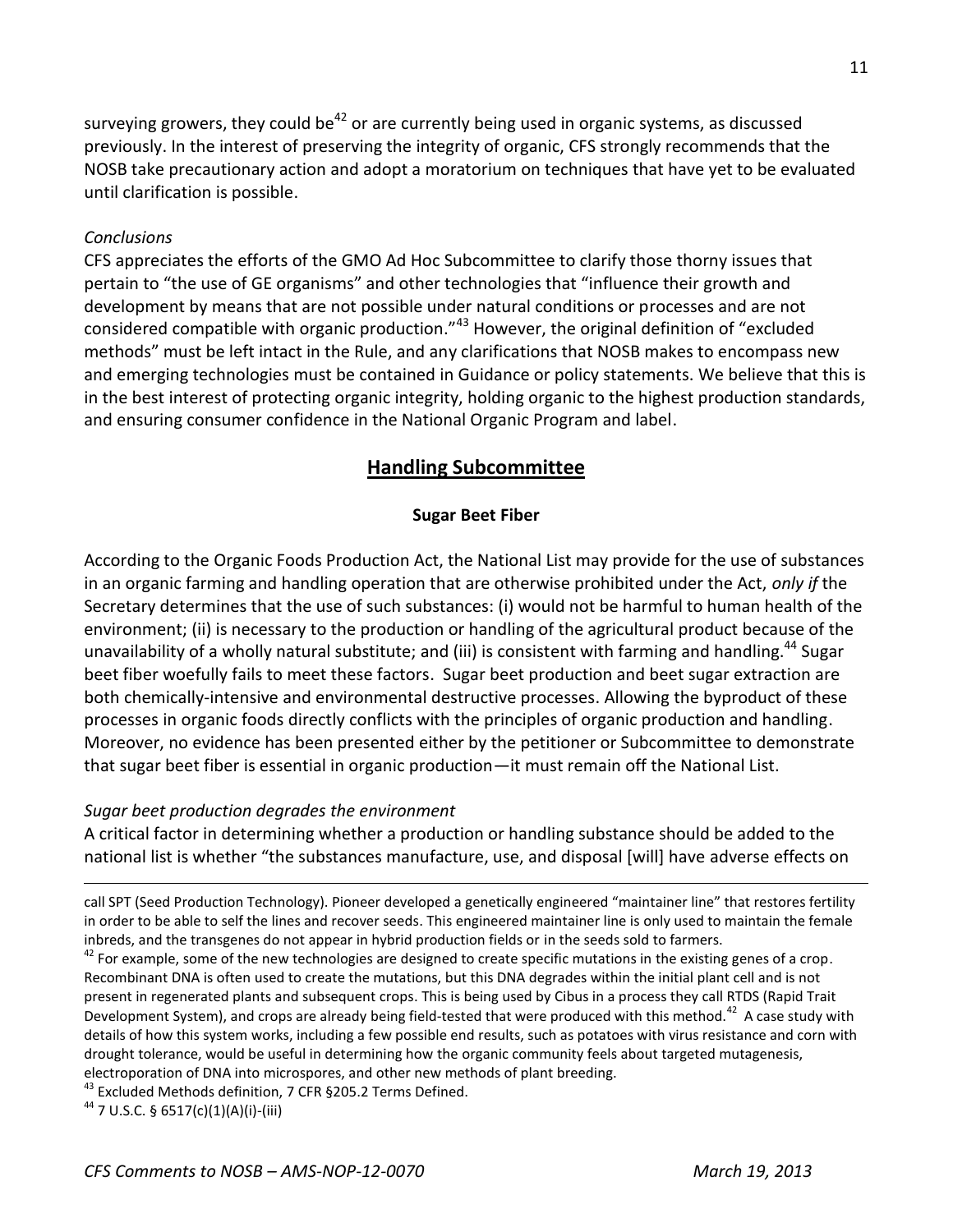the environment."<sup>45</sup> The Technical Evaluation Report (TER) could not be any clearer—both sugar beet production and beet sugar production have adverse effects on the environment.

Like most conventionally farmed crops, conventional sugar beets rely heavily on monoculture, have a limited rotation, and use fertilizers and pesticides that may be harmful to the environment and that reduce ecological biodiversity. The U.S. Environmental Protection Agency has created thresholds for 57 different pesticides found in sugar beet pulp or roots.<sup>46</sup> In fact, "pesticide pollution from sugar beets is a global concern."<sup>47</sup>

In Sweden, where the petitioner obtains and processes its sugar beets, the sugar beet seeds are commonly treated with imidacloprid, a controversial neonicotinoid pesticide thought to be dangerous to pollinators. Neonicotinoids are systemic, meaning that they are taken up by the plant through the plant's vascular system and are expressed throughout the plant's tissues, including flowers, pollen, and nectar.<sup>48</sup> Neonicotinoids work by destroying the central nervous systems of insects, including bees and beneficial pollinators.<sup>49</sup> Because neonicotinoids are persistent, bees and beneficial pollinators are chronically exposed to residue of such pesticides.<sup>50</sup> Thus, the use of imidacloprid and other herbicides "reduce[s] biodiversity in and around the farms where sugar beets [are] cultivated." $51$ 

It doesn't stop there. Sugar beet production relies on applications of the toxic fumigant methyl bromide.<sup>52</sup> Methyl Bromide is injected directly into soil before sugar beets are planted and covered with a tarp, sterilizing the soil, and killing a wide spectrum of pests, soil-borne fungi, nematodes, weeds, insects, mites and rodents.<sup>53</sup> It negatively affects both target and non-target pests. Methyl bromide slowly seeps into the atmosphere once it is injected into soils and then more rapidly once the tarp is removed. Deleterious human health effects from exposure to methyl bromide gas include central nervous system failure; respiratory system failure; and severe damage to lungs, eyes, and skin. $54$ 

Methyl bromide is also regulated as a notorious ozone depleting chemical. Its use in industrialized nations was outlawed in 2005 in accordance with the Montreal Protocol (Montreal Protocol on

 $45$  7 C.F.R. § 205.600(b)(2)

 $46$  TER at 6.

 $47$  TER at 9.

<sup>48</sup> *See* Joe Cummins, *Requiem for the Honeybee*, 34 Inst. for Sci. in Soc'y 37 (2007).

<sup>49</sup> Eric Hoffmann & Steven Castle, *Imidacloprid in Melon Guttation Fluid: A Potential Mode of Exposure for Pest and Beneficial Organisms*, 105 J. ECON. ENTOMOLOGY 67 (2012).

<sup>50</sup> Henk Tennekes, *The Systemic Insecticides: A Disaster in the Making* (Weevers Walburg Communicatie, Zutphen, The Netherlands) (2010)*, available at* www.disasterinthemaking.com.

 $51$  TER at 8.

 $52$  TER at 9.

<sup>53</sup> Pesticide Action Network-UK, *Europe Turns the Tide on Methyl Bromide*, 79 Pesticide News 11, 11 (2008) *available at* www.pan-uk.org/pestnews/Issue/pn79/pn79pp11-13.pdf.

<sup>54</sup> Pesticide Action Network-UK, *Europe Turns the Tide on Methyl Bromide*, 79 Pesticide News 11, 11 (2008) *available at* www.pan-uk.org/pestnews/Issue/pn79/pn79pp11-13.pdf.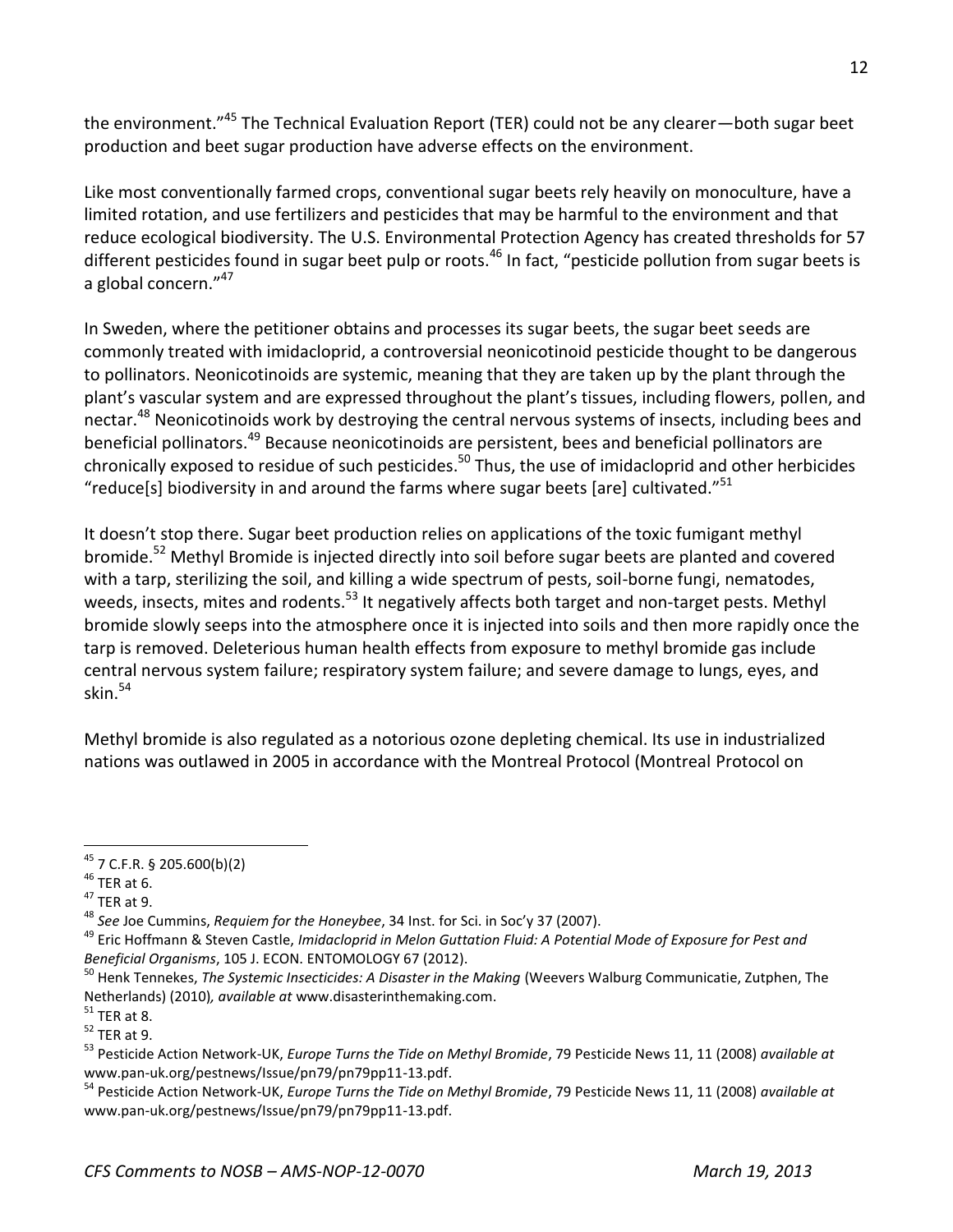Substances that Deplete the Ozone Layer (Montreal Protocol)).<sup>55</sup> Now, nearly eight years later, the U.S. continues to extend its use by applying for "critical use exemptions" on behalf of growers who have yet to find alternatives and phase it out. This is certainly not the type of production system that organic should support under any circumstances.

## *Beet sugar production degrades the environment*

Beet sugar extraction is equally destructive. It is among the vegetable processing operations cited as responsible for high levels of pollution, and long has been noted for voluminous wastewater with a high biological oxygen demand (BOD).<sup>56</sup> Air pollution and emissions are other concerns for beet sugar extraction.<sup>57</sup> Sugar beet processing facilities contain high levels of formaldehyde,<sup>58</sup> as well as a number of other synthetic substances that are not included on the National List (inlcuding α-alkyl- omega hydroxypoly-(oxyethylene), Linear undecylbenzenesulfonic acid, dialkanolamide, monoethanolamine, triethanolamine, ethylene dichloride, ethylene glycol monobutyl ether and tetrasodium ethylenediaminetetraacetate).<sup>59</sup> Finally, the sugar beet fiber itself may also be chemically treated with a number of different substances in order to remove undesirable color, odor, and flavor.<sup>60</sup>

## *Transgenic contamination is bound to happen*

Genetic engineering is prohibited in organic production. In order to meet the requirements of 7 C.F.R. § 205.105, non-organic sugar beets would have to come from identity preserved non-engineered sources. This prospect seems unlikely. In the United States, 95 percent of all sugar beets grown commercially are genetically engineered to be resistant to Monsanto's herbicide Roundup.<sup>61</sup> It is unclear how the NOP would enforce a requirement that sugar beet fiber contain no genetically engineered material considering the prevalence of engineered sugar beets.

Even if sugar producers source non-genetically engineered sugar beets, transgenic contamination is so prevalent that it is likely that some genetically engineered sugar beet fiber would make its way into organic consumers' shopping bags. Genetically engineered sugar beets can cross-pollinate with conventional sugar beets (as well as other *Beta* crops such as organic and conventional chard and table

<sup>55</sup> Methyl Bromide Questions and Answers, Environmental Protection Agency, http://www.epa.gov/ozone/mbr/qa.html (last updated Jan. 8, 2011). In 1987, twenty-seven countries, including the United States, signed the Montreal Protocol on Substances that Deplete the Ozone Layer. Both the Convention and the Montreal Protocol are dedicated to protecting the earth's ozone layer by reducing or phasing out the use of ozone depleting substances such as Methyl Bromide. The United States has not completely phased out the use of Methyl Bromide—many crops are granted critical use exemptions to the treaty.

 $56$  TER at 8.

 $57$  TER at 8.

 $58$  TER at 8.

<sup>59</sup> 7 CFR 205.605(b)

 $60$  TER at 4.

 $61$  Glyphosate-based herbicides, such as Monsanto's Roundup brand, kill plants by inhibiting an enzyme that is necessary for the conversion of sugars into amino acids. *Monsanto v. David*, 516 F.3d 1009, 1011 (Fed. Cir. 2008). Glyphosate-based herbicides are non-selective and therefore kill virtually all plants, weeds, and crops. *Monsanto v. David*, 516 F.3d 1009, 1011 (Fed. Cir. 2008). Monsanto created Roundup Ready crops so that when its glyphosate-based Roundup herbicide is applied to crops, it will kill all the weeds while the genetically engineered crop survives. *See generally id*. at 1011-1012. The increasing reliance of glyphosate-based herbicides on Roundup Ready crops in recent years has led to an epidemic of glyphosate-resistant weeds, commonly known as "superweeds," now found on millions of acres of farmland.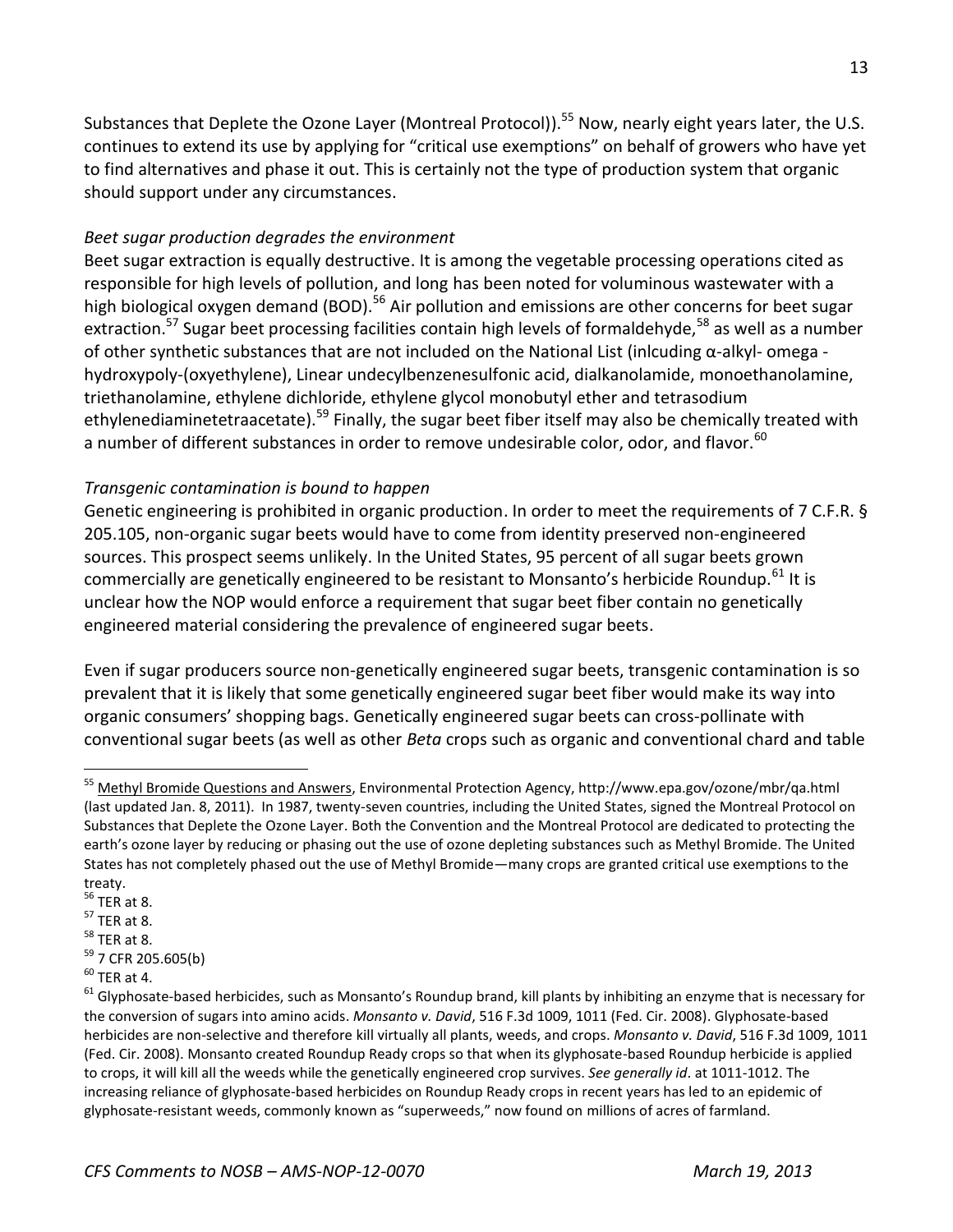beets). The sugar beet industry's own evidence demonstrates that transgenic contamination is likely to occur, leaving growers, sellers, and consumers of other, non-GE beets at significant risk of contamination. The NOSB must protect organic consumers from sugar beet fiber contaminated with genetically engineered genes.

### *Sugar beet fiber is not essential—alternatives exist*

Sugar beet fiber is not "essential for the handling of organically produced agricultural products."<sup>62</sup> While it is used to increase the soluble fiber in foods, it is not essential to the production of any food.

The Technical Evaluation Report lists several alternatives to sugar beet fiber. First, there are other sources of organic vegetable fiber. In many situations other fibers—oat bran, rice bran, barley fiber, wheat bran, citrus pulp, and psyllium—could be used as substitutes for the sugar beet fiber needed. There are also several "functional and commercially available fiber sources that already appear on 7 CFR 205.605, including alginates, gellan gum, and low-methoxy pectin."<sup>63</sup> "Fructooligosaccharides (FOS), gum Arabic, guar gum, oligo-fructose enriched inulin and high methoxy pectin currently appear on 7 CFR 205.606."<sup>64</sup>

The basic tenets of organic production require organic production systems to integrate "cultural, biological, and mechanical practices that foster cycling of resources, promote ecological balance, and conserve biodiversity."<sup>65</sup> Non-organic sugar beet production systems promote just the opposite, and cannot be part of an organic farming and handling system. We urge you to reject the petition to allow conventionally grown sugar beet fiber because its system of production goes against the principles of organic and it is not an essential food ingredient.

### **Other Ingredients**

CFS believes that the Handling Subcommittee proposal on other ingredients does not comply with the criteria laid out in OFPA. The 'baseline criteria' proposed in the recommendation are not as strict as the requirements of OFPA. "Other ingredients" should be reviewed in the same manner that all ingredients are for organic production, based on the review criteria for human health impacts, environmental harm, essentiality, and compatibility with organic. There is no special provision under OFPA to allow for a secondary, less stringent review process for any ingredients entering products labeled organic. Contents of organic food must either be organic or included on the National List for that purpose.

 $62$  7 C.F.R. § 205.600(b)(6).

 $<sup>63</sup>$  TER at 10.</sup>

 $<sup>64</sup>$  TER at 10.</sup>

 $^{65}$  7 C.F.R. § 205.2.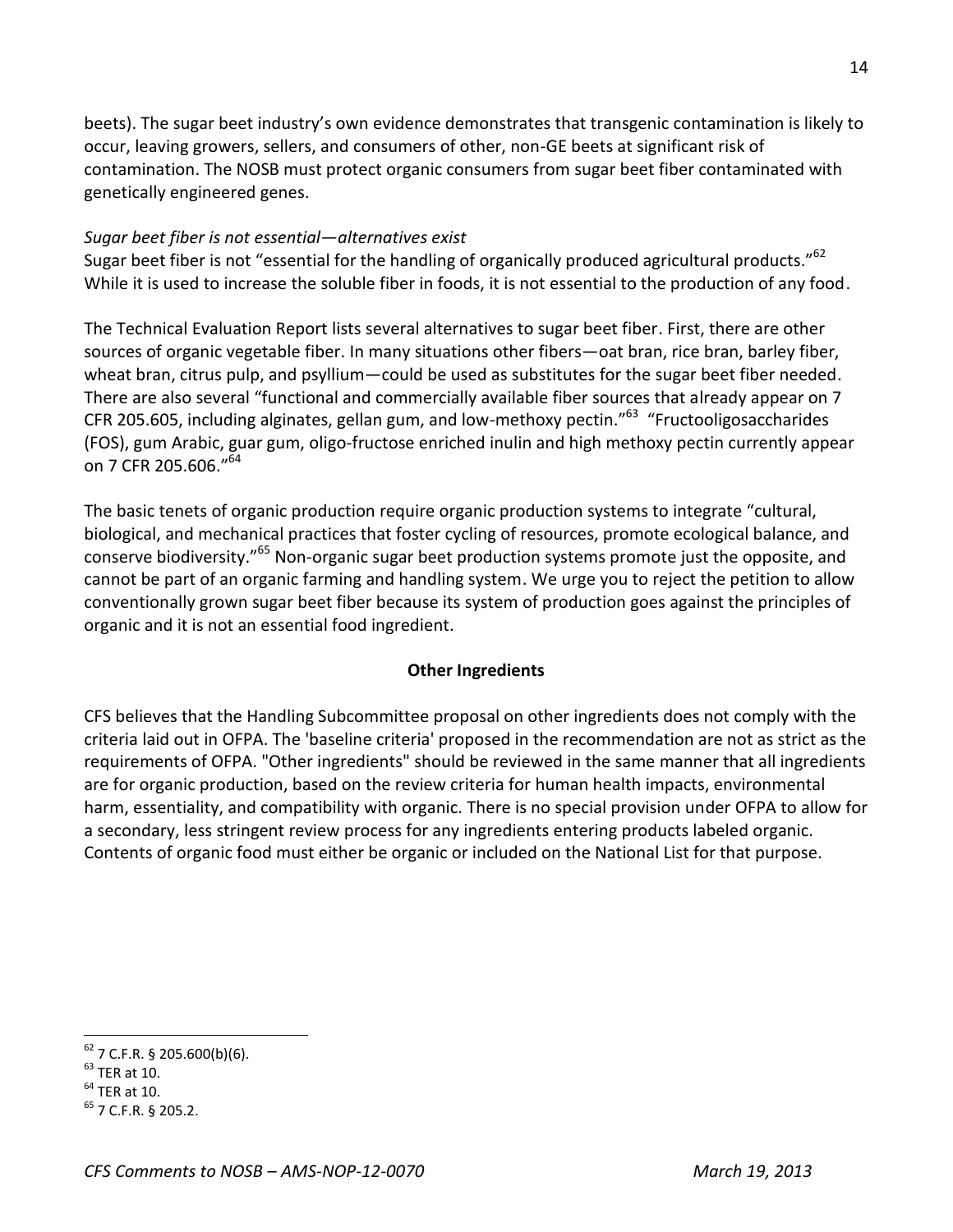# **Materials Subcommittee**

### **Confidential Business Information**

In contrast to conventional food production systems, transparency is the bedrock of the organic system. Consumers buy organic food because they know what is in it and how it is grown. So, the question of allowing confidential business information (CBI) to be a part of the materials review process is a tricky one. Nonetheless, we are particularly persuaded by the argument that in order for innovation to occur and thrive in organic, some very limited and prescribed amount of CBI may be necessary. But, the question of what aspect(s) of production should be allowed to be CBI still remains.

CFS firmly believes that some materials can never be allowed in an organic system and some products can never be produced organically, due to the adverse environmental and health impacts associated with their production or use. And, in order for the NOSB to make that determination, it is essential that all materials used in the production of organic products and all processes used to produce a given product must be subjected to a high level of scrutiny that only a fully transparent materials review system can provide. Moreover, we believe that ingredients and materials used and incorporated into food products must be fully disclosed and they can *neve*r be claimed as CBI.

Nonetheless, we understand that a fine line may be able to be drawn, as explored in the Subcommittee's document that allows innovators to maintain CBI for very specific reasons. Allowance for CBI, for example, could be tightly restricted to formulas and recipes only. We support the idea of allowing market research and financial business data to be considered CBI as another area where the NOSB could draw a line in the sand for acceptable confidentiality claims. Yet, even if some exceptions for CBI are made, as noted in the Subcommittee document, petitioners should be directly notified about the unique nature of the organic materials review process and that the materials process is not a pro forma process where materials are automatically allowed on the National List. On the contrary, petitioners must make their case, explain how their materials meet the NOSB evaluation criteria, and ensure their material use is as transparent as possible or risk the rejection of their petition.

We do not support the idea of allowing the NOSB, but not the public, to see CBI materials. Given the close and somewhat interdependent relationship between the NOSB and the public, this could create an unworkable and confusing situation that would set up the Board for a failed process. It could be extremely awkward for NOSB members to reach out to their constituencies for their input while at the same time keeping secrets from them, all the while being unsure exactly where to draw the line. In the end, this could lead both to unintentional breaches of CBI or a tendency to withhold information and limit consultation with the public to prevent such a breach. This would serve to undermine the valuable public participation process that remains the center of organic regulatory development. In any case, once the CBI is in the hands of the NOSB, it is FOIAble and the strict confidentiality of CBI may not be able to be maintained.

Obviously, the Subcommittee does not have complete clarity about the best path forward or the exact parameters for allowing CBI, but the discussion document provides a solid basis for an extended conversation on the issue.